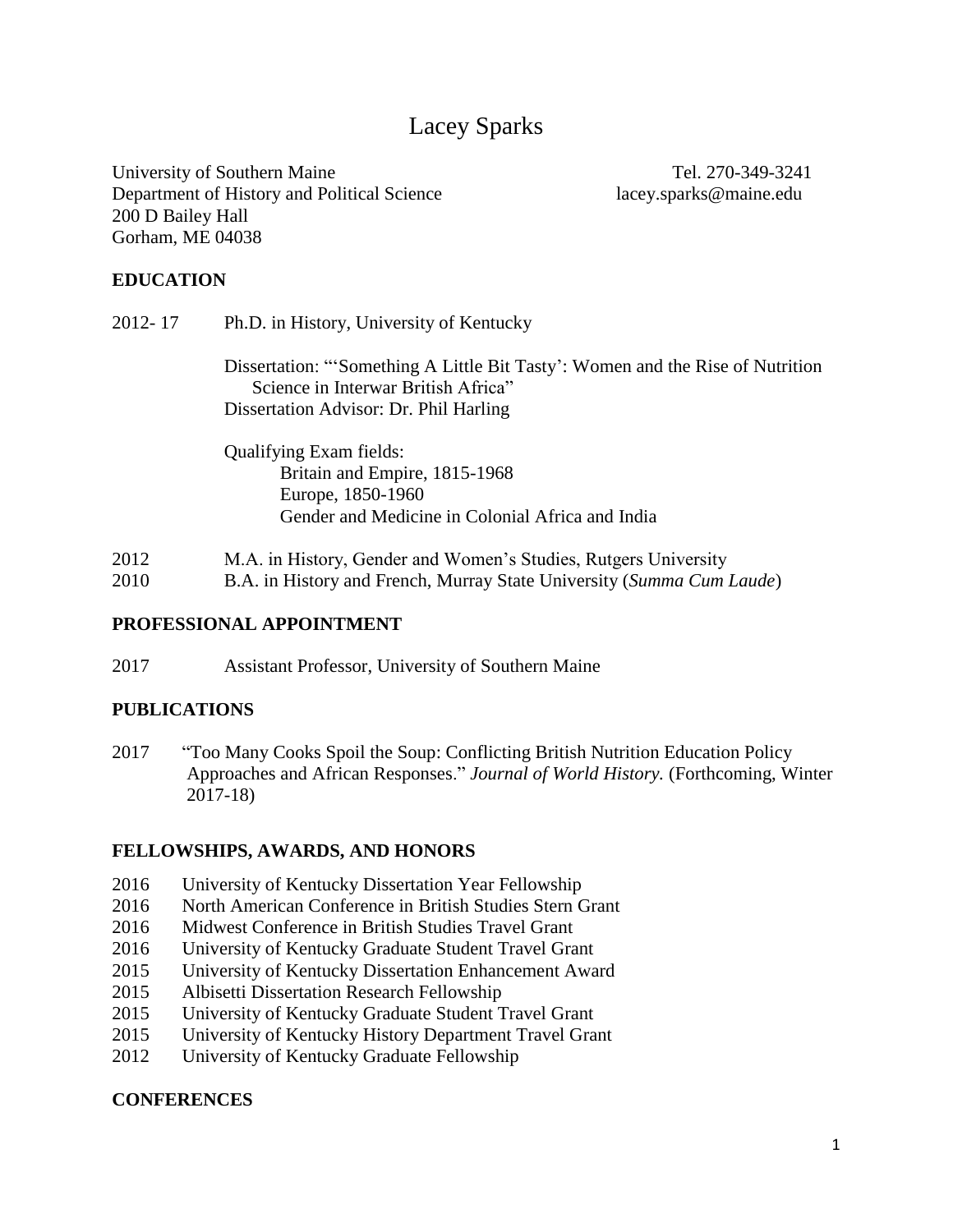# **Panels Organized**

- 2016 "Full of Epistemology and Vinegar: How the British Knew What They Knew, 1805- 1939" at the Midwest Conference on British Studies
- 2016 "Is There a Doctor in the House? Evolving Medical Knowledge in Britain and the Empire" at the Northeast Conference on British Studies
- 2016 "No Body's Business: Gender, the Body, and State Power in Modern Britain and Empire" at the North American Conference on British Studies

# **Papers Presented**

- 2017 "Take It with a Grain of Salt: Nutrition Education as Humanitarian Response in Interwar British Africa" in the North American Conference on British Studies
- 2017 "There Is No Such Thing as a Free Lunch: Domestic Science Education in British Nigeria" in the World History Association Conference
- 2016 "Having Their Cake and Eating It Too: Interwar British Solutions to Colonial African Malnutrition" in the Midwest Conference on British Studies
- 2016 "'A Nutritional Laboratory': Experiments on Food as Medicine in Interwar British Africa" at the Northeast Conference on British Studies
- 2016 "Making a Fruitful Effort: Experiments in Domestic Science and Nutrition Education in British Colonial Africa" at the North American Conference on British Studies
- 2015 "Contending Englishness: Prostitution and Infanticide Debates of Mid-Victorian England" presented at the Midwest Conference on British Studies
- 2015 "Contending Englishness: Prostitution and Infanticide Debates of Mid-Victorian England" presented at the Ohio Valley History Conference
- 2012 "Racialized Abortion Debates, 1865-70: Determining the Real Barbarians," presented at Rutgers University's "Continuities and Changes" History Conference

# **Discussant**

2017 "British Discourses on Race, Imperialism, and Nationalism, 19th through 21st Centuries" at the Midwest Conference on British Studies

# **TEACHING**

# **UNIVERSITY OF SOUTHERN MAINE**

- 2018 Women in European History
- 2018 Introduction to Historical Methods
- 2018 Entry Year Experience
- 2017 Modern Western Civilizations
- 2017 History of the British Empire

# **UNIVERSITY OF KENTUCKY**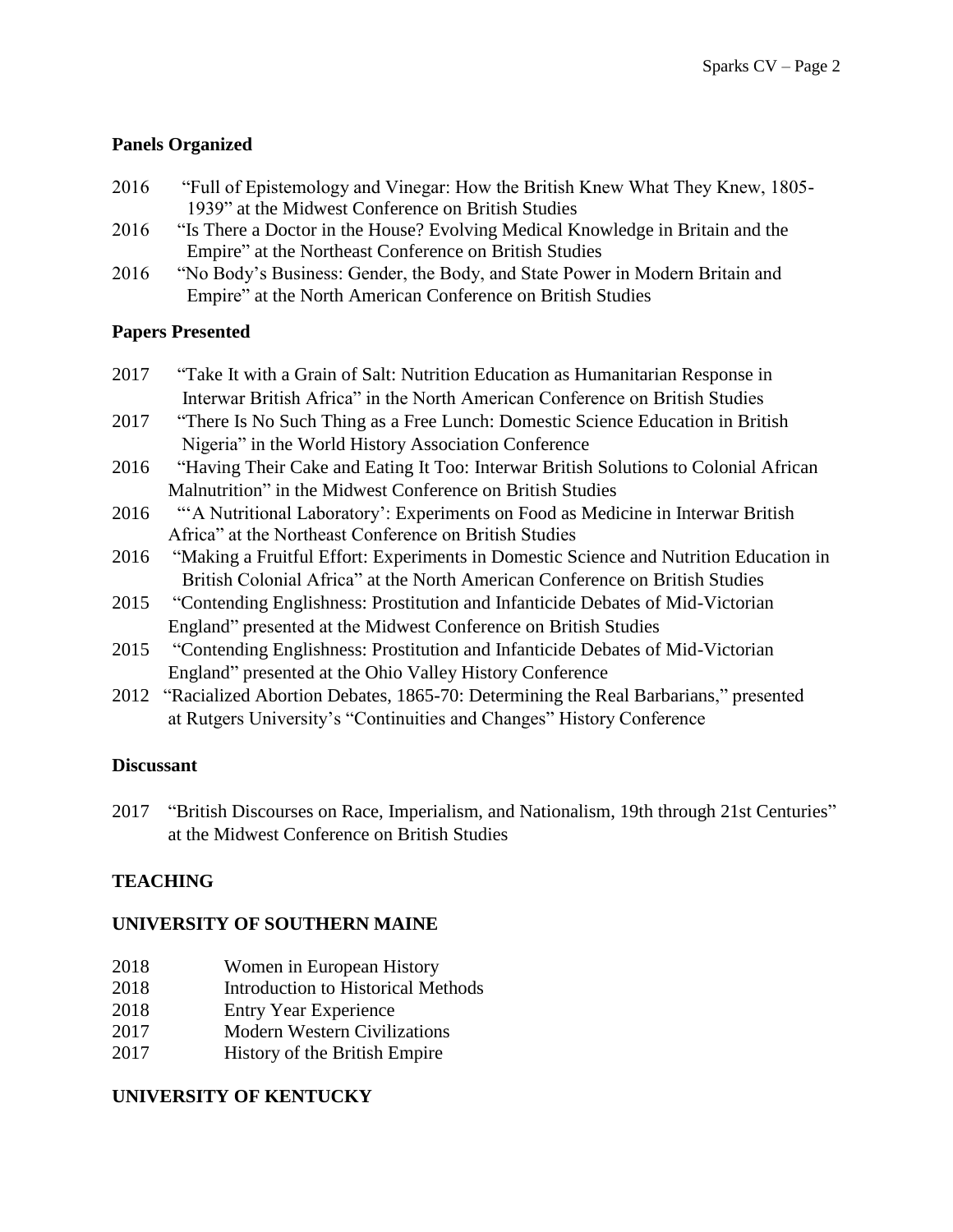#### **Courses taught online:**

2016-7 War and Society, 1914-45

#### **Courses taught as primary instructor:**

2013-17 War and Society, 1914-45

#### **Courses taught as Teaching Assistant:**

| 2016 | <b>Contemporary Europe</b>    |
|------|-------------------------------|
| 2015 | The Holocaust                 |
| 2014 | War and Society, 1945-present |
| 2013 | Modern Europe                 |

# **TEACHING AREAS/ COURSES PREPARED TO TEACH**

Modern European History Modern African History Modern World History History of the World Wars Women's and Gender History History of Science and Medicine

# **SERVICE TO PROFESSION**

2017-18 Midwest Conference on British Studies Program Committee

# **UNIVERSITY SERVICE**

2018 Advising Liaison for the History Program

#### **OTHER PROFESSIONAL EXPERIENCE**

| 2011-12 | Research Assistant for the former Rutgers University Professor Warren Grover |
|---------|------------------------------------------------------------------------------|
| 2011    | Internship at the Morristown National Historical Park Research Seminar       |

# **EXTRACURRICULAR UNIVERSITY SERVICE**

- 2016-17 Representative on the Graduate Committee
- 2013-17 Graduate Student Mentor
- 2015-16 Vice President of Phi Alpha Theta
- 2015-16 Library Liaison for the History Graduate Student Association
- 2015 Microteach Instructor to new TAs
- 2014-15 President of Phi Alpha Theta